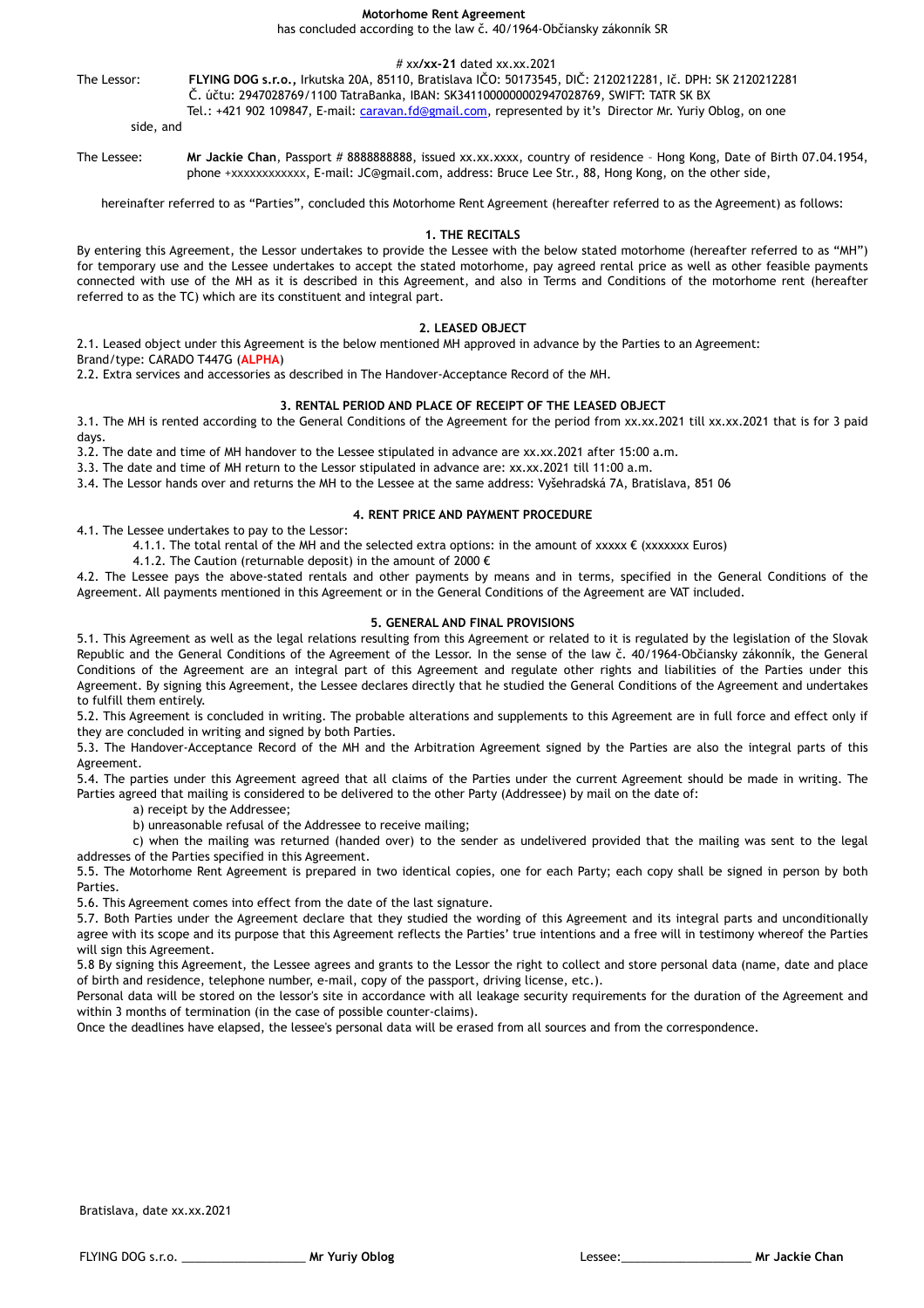**Handover -acceptance record of the motorhome ALPHA (hereafter referred to as the MH),**  is an integral part of the Rent Agreement

#### # xx**/xx-21** dated xx.xx.2021

The Lessor: **FLYING DOG s.r.o.,** Irkutska 20A, 85110, Bratislava IČO: 50173545, DIČ: 2120212281, Ič. DPH: SK 2120212281 Č. účtu: 2947028769/1100 TatraBanka, IBAN: SK3411000000002947028769, SWIFT: TATR SK BX

Tel.: +421 902 109847, E-mail: [caravan.fd@gmail.com,](mailto:caravan.fd@gmail.com) represented by it's Director Mr. Yuriy Oblog, on one

side, and

The Lessee: Mr Jackie Chan, Passport # 8888888888, issued xx.xx.xxxx, country of residence - Hong Kong, Date of Birth 07.04.1954, phone +xxxxxxxxxxxx, E-mail: JC@gmail.com, address: Bruce Lee Str., 88, Hong Kong, on the other side,

hereinafter referred to as "Parties", observing provisions of the above-mentioned Rent Agreement between the Parties, by results of the personal inspection have concluded the present Handover-acceptance record of the MH (The Record is concluded in duplicate, 1 for each Party, herein the MH handover to the Lessee by the Lessor is described in Part 1 of the Record, and the MH return to the Lessor by the Lessee is described in Part 2 of the Record as follows:

### **Part 1 – MH Handover**

1. The Lessor handed over, and the Lessee accepted the following MH for the temporary use: Motorhome CARADO T447G, year of manufacture 2021, white colour.

2. The MH has been handed over in good technical condition and in the complete set as follows:

| # | <b>Description</b>                                                                                                                                                                                                                                                                                                                                      | Mark |
|---|---------------------------------------------------------------------------------------------------------------------------------------------------------------------------------------------------------------------------------------------------------------------------------------------------------------------------------------------------------|------|
|   | Interior: beds, seats, desk, gas stove, worktop, air conditioning, car radio with reversing camera, blinds and<br>mosquito nets on the windows, refrigerator, set of pillows and blankets, etc.<br>Tablet 11 ", chess, a set of games for children, etc.<br>Mandatory equipment: fire extinguisher, warning triangle, reflective vests, first aid kit.  |      |
|   | External sun awning, bicycle carrier, parking sensors.                                                                                                                                                                                                                                                                                                  |      |
|   | Kitchen accessories set: electric coffee machine; pots and pans, electric kettle; set of knives; a set of other<br>utensils (pliers, ladle, corkscrew, can opener, chopping boards, scissors, etc. - 12 pieces), a set of cutlery (24<br>pieces) and dishes (15 pieces), colander, salad bowl, salt and pepper, napkins, kitchen and toilet detergents; |      |
|   | In storage compartments: 2 gas cylinders 11 l, Tire repair kit, 12 m disc water hose; 25 m extension cable, 2<br>cables - adapters; bucket, ax, shovel + whisk, leveling wedges, awning reinforcement set, etc.                                                                                                                                         |      |

### 3. Under the Lessee's request the MH is completed with the following extra equipment:

| $\boldsymbol{\mu}$<br># | Description | $0-tv$ | $\cdots$<br>Mark |
|-------------------------|-------------|--------|------------------|
|                         |             |        |                  |

Operability and working efficiency of the basic and extra equipment have been checked by the Parties.

### 4. The following documents and MH keys have been handed over to the Lessee:

| # | Description                            | Q-ty  | Mark |
|---|----------------------------------------|-------|------|
|   | Motorhome registration certificate     |       |      |
| 2 | Insurance policy PZP + KASKO           |       |      |
| 4 | The MH ignition keys and cab lock keys | $1 +$ |      |

5. The external paint-and-lacquer coating of the MH has no chips, scratches and other defects;

6. Furniture, interior and a dash panel of the MH have no defects, cuts, spots etc.;<br>7. On the date of handover of the MH the total mileage is

7. On the date of handover of the MH the total mileage is

8. The Lessee personally verified chassis (body) numbers under the hood and in the living module of the MH, the engine number with numbers in documents, as well as checked a complete set of the MH.

9. Information on conditions of usage, operating rules of the abovementioned MH and emergency procedures is provided to the Lessee to the full extent.

10. The test drive of the MH is offered to the Lessee.

11. The Lessee is notified all deviations, damages or defects of the MH which aren't described in the present Record, will be considered as obtained while rental period and their cost (that isn't covered by the insurance payout) will be deducted from a returnable deposit. 12. The identified deviations:

\_\_\_\_\_\_\_\_\_\_\_\_\_\_\_\_\_\_\_\_\_\_\_\_\_\_\_\_\_\_\_\_\_\_\_\_\_\_\_\_\_\_\_\_\_\_\_\_\_\_\_\_\_\_\_\_\_\_\_\_\_\_\_\_\_\_\_\_\_\_\_\_\_\_\_\_\_\_\_\_\_\_\_\_\_\_\_\_\_\_\_\_\_\_\_\_\_\_\_\_\_\_\_\_\_\_\_\_\_\_\_\_\_\_\_\_\_\_\_\_\_ \_\_\_\_\_\_\_\_\_\_\_\_\_\_\_\_\_\_\_\_\_\_\_\_\_\_\_\_\_\_\_\_\_\_\_\_\_\_\_\_\_\_\_\_\_\_\_\_\_\_\_\_\_\_\_\_\_\_\_\_\_\_\_\_\_\_\_\_\_\_\_\_\_\_\_\_\_\_\_\_\_\_\_\_\_\_\_\_\_\_\_\_\_\_\_\_\_\_\_\_\_\_\_\_\_\_\_\_\_\_\_\_\_\_\_\_\_\_\_\_\_

\_\_\_\_\_\_\_\_\_\_\_\_\_\_\_\_\_\_\_\_\_\_\_\_\_\_\_\_\_\_\_\_\_\_\_\_\_\_\_\_\_\_\_\_\_\_\_\_\_\_\_\_\_\_\_\_\_\_\_\_\_\_\_\_\_\_\_\_\_\_\_\_\_\_\_\_\_\_\_\_\_\_\_\_\_\_\_\_\_\_\_\_\_\_\_\_\_\_\_\_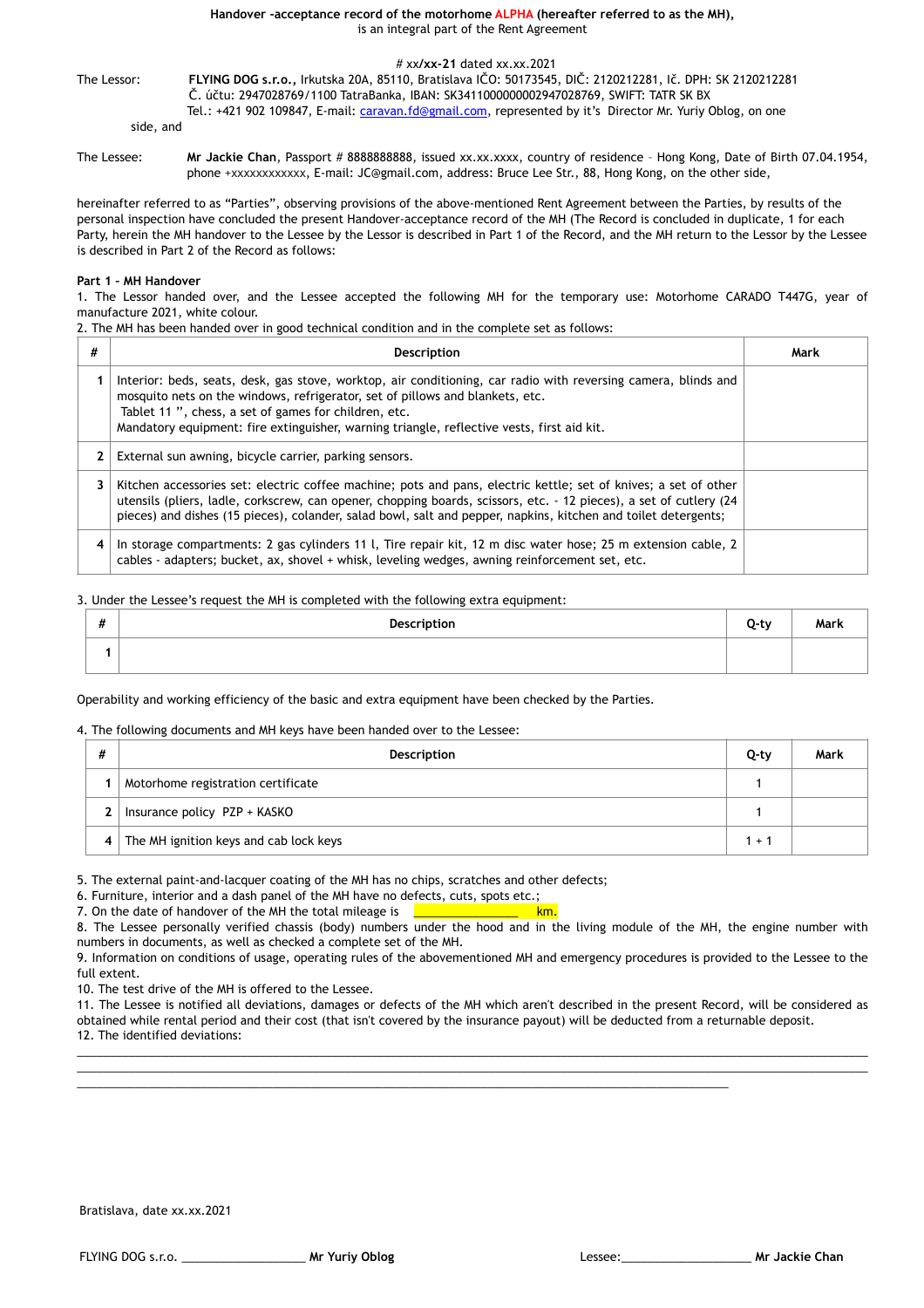**Handover-acceptance record of the motorhome ALPHA (hereafter referred to as the MH),**  is an integral part of the Rent Agreement

### # xx**/xx-21** dated xx.xx.2021

The Lessor: **FLYING DOG s.r.o.,** Irkutska 20A, 85110, Bratislava IČO: 50173545, DIČ: 2120212281, Ič. DPH: SK 2120212281 Č. účtu: 2947028769/1100 TatraBanka, IBAN: SK3411000000002947028769, SWIFT: TATR SK BX

Tel.: +421 902 109847, E-mail: [caravan.fd@gmail.com,](mailto:caravan.fd@gmail.com) represented by it's Director Mr. Yuriy Oblog, on one

side, and

The Lessee: Mr Jackie Chan, Passport # 8888888888, issued xx.xx.xxxx, country of residence - Hong Kong, Date of Birth 07.04.1954, phone +xxxxxxxxxxxx, E-mail: JC@gmail.com, address: Bruce Lee Str., 88, Hong Kong, on the other side,

hereinafter referred to as "Parties", by results of the personal inspection have concluded Part 2 of the Handover-acceptance record as follows:

# **Part 2 – MH Return**

1. The Lessee returned back, and the Lessor accepted the following temporary used MH: Motorhome LMC Breezer Lift 733G, year of manufacture 2019, white colour.

## 2. Remarks on the basic complete set of the MH  $(X - \text{without remarks}; X - \text{damage/absence}):$

| # | <b>Description</b>                                                                                                                                                                                                                                                                                                                                      | Mark |
|---|---------------------------------------------------------------------------------------------------------------------------------------------------------------------------------------------------------------------------------------------------------------------------------------------------------------------------------------------------------|------|
|   | Interior: beds, seats, desk, gas stove, worktop, air conditioning, car radio with reversing camera, blinds and<br>mosquito nets on the windows, refrigerator, set of pillows and blankets, etc.<br>Tablet 11 ", chess, a set of games for children, etc.<br>Mandatory equipment: fire extinguisher, warning triangle, reflective vests, first aid kit.  |      |
| 2 | External sun awning, bicycle carrier, parking sensors.                                                                                                                                                                                                                                                                                                  |      |
| 3 | Kitchen accessories set: electric coffee machine; pots and pans, electric kettle; set of knives; a set of other<br>utensils (pliers, ladle, corkscrew, can opener, chopping boards, scissors, etc. - 12 pieces), a set of cutlery (24<br>pieces) and dishes (15 pieces), colander, salad bowl, salt and pepper, napkins, kitchen and toilet detergents; |      |
| 4 | In storage compartments: 2 gas cylinders 11 l, Tire repair kit, 12 m disc water hose; 25 m extension cable, 2<br>cables - adapters; bucket, ax, shovel + whisk, leveling wedges, awning reinforcement set, etc.                                                                                                                                         |      |

## Remarks on the extra equipment of the MH  $(X -$  without remarks;  $X -$  damage/absence):

| $\boldsymbol{\mu}$<br># | Description | 0-tv | Mark | Penalty, |
|-------------------------|-------------|------|------|----------|
|                         |             |      |      |          |

# 3. The following documents for the MH were returned by the Lessee ( $X -$  without remarks:  $X -$  damage/absence):

| # | Description                            | Q-ty    | Mark | Penalty, $\epsilon$ |
|---|----------------------------------------|---------|------|---------------------|
|   | Motorhome registration certificate     |         |      |                     |
| 2 | Insurance policy PZP + KASKO           |         |      |                     |
| 3 | Insurance policy KASKO-GENERALI        |         |      |                     |
| 4 | The MH ignition keys and cab lock keys | $1 + 1$ |      |                     |

### 4. Other remarks for the MH  $(X -$  without remarks;  $X -$  damage, the description is on the reverse):

| #              | Description                                                                            | Mark | Penalty, $\epsilon$ |
|----------------|----------------------------------------------------------------------------------------|------|---------------------|
|                | By exterior of the MH (dents, scratches, other defects)                                |      |                     |
| 2              | By interior of the MH (interior, furniture: description of damage, contamination etc.) |      |                     |
| 3              | The MH is not fuelled up completely                                                    |      |                     |
| $\overline{4}$ | The WC cassette is not emptied                                                         |      |                     |
| 5.             | The dirty water tank is not emptied                                                    |      |                     |
|                | Dishes are not washed up                                                               |      |                     |

5. On the date of return of the MH the total mileage is \_\_\_\_\_\_\_\_\_\_\_ km.

6. The MH has been returned in the time stipulated by the Rent Agreement (with delay for \_\_ days \_\_ hours that incurs extra days payment / application of penalties according to the GTC provisions).

7. Thus, the caution is returned in the complete amount/ the penalties and damages costs to the amount of\_\_\_EURO are deducted from the caution, the remaining sum in the amount of \_\_\_\_\_ EURO is returned to the Lessee whereat the Parties will sign below:

Bratislava, date xx.xx.2021